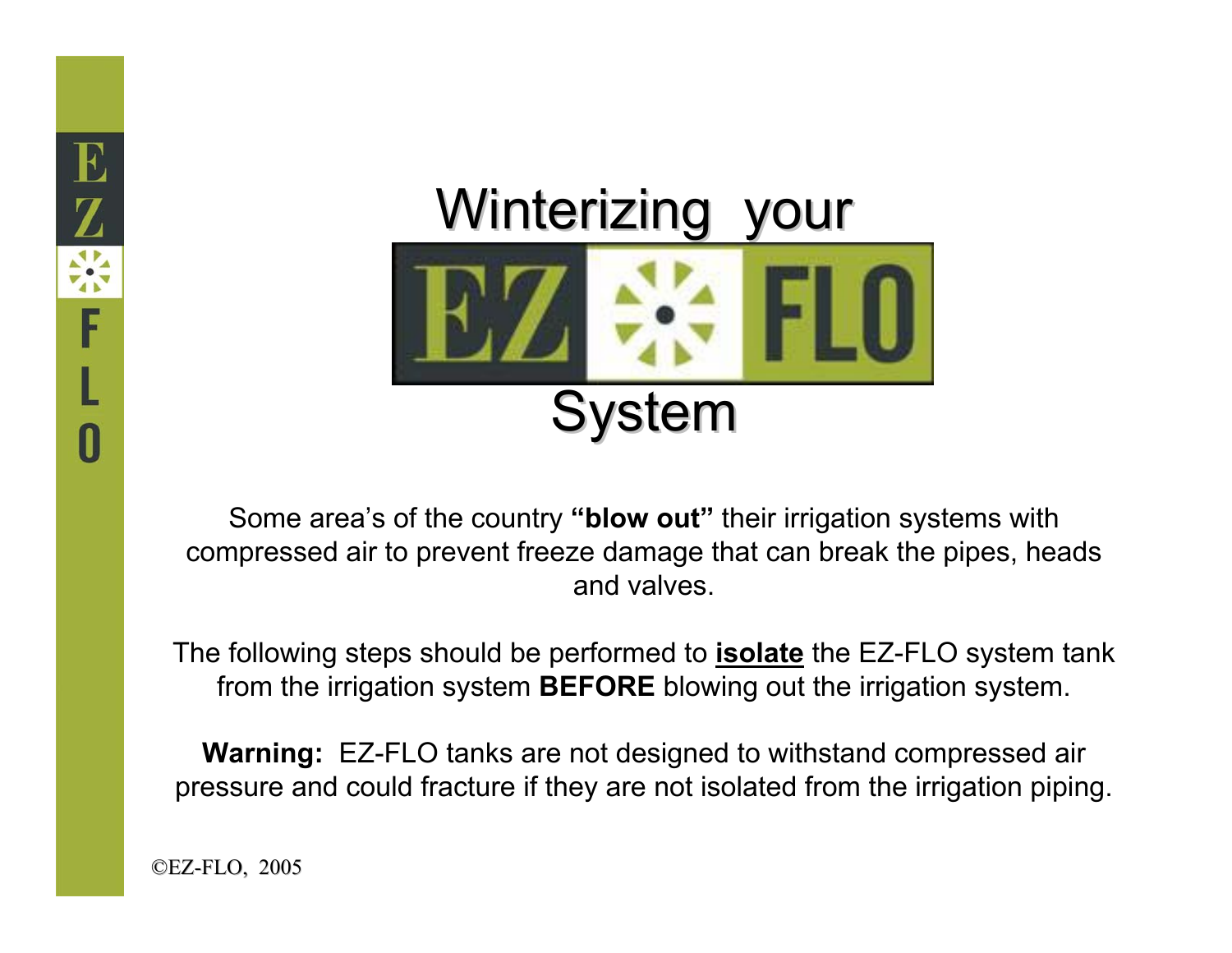



# at the Backflow Preventer

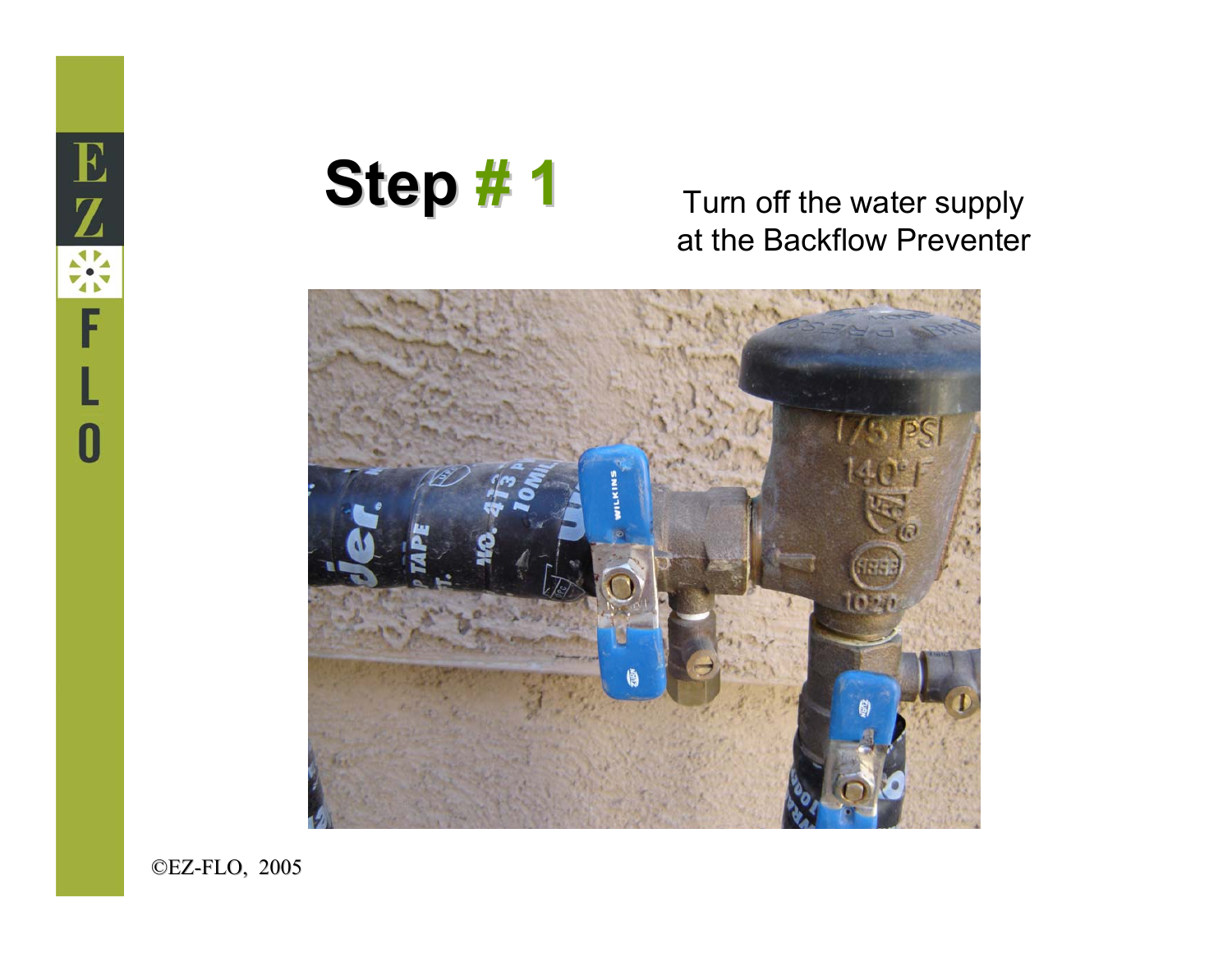

#### Disconnect tubing from Cap of tank or from the shutoff valves

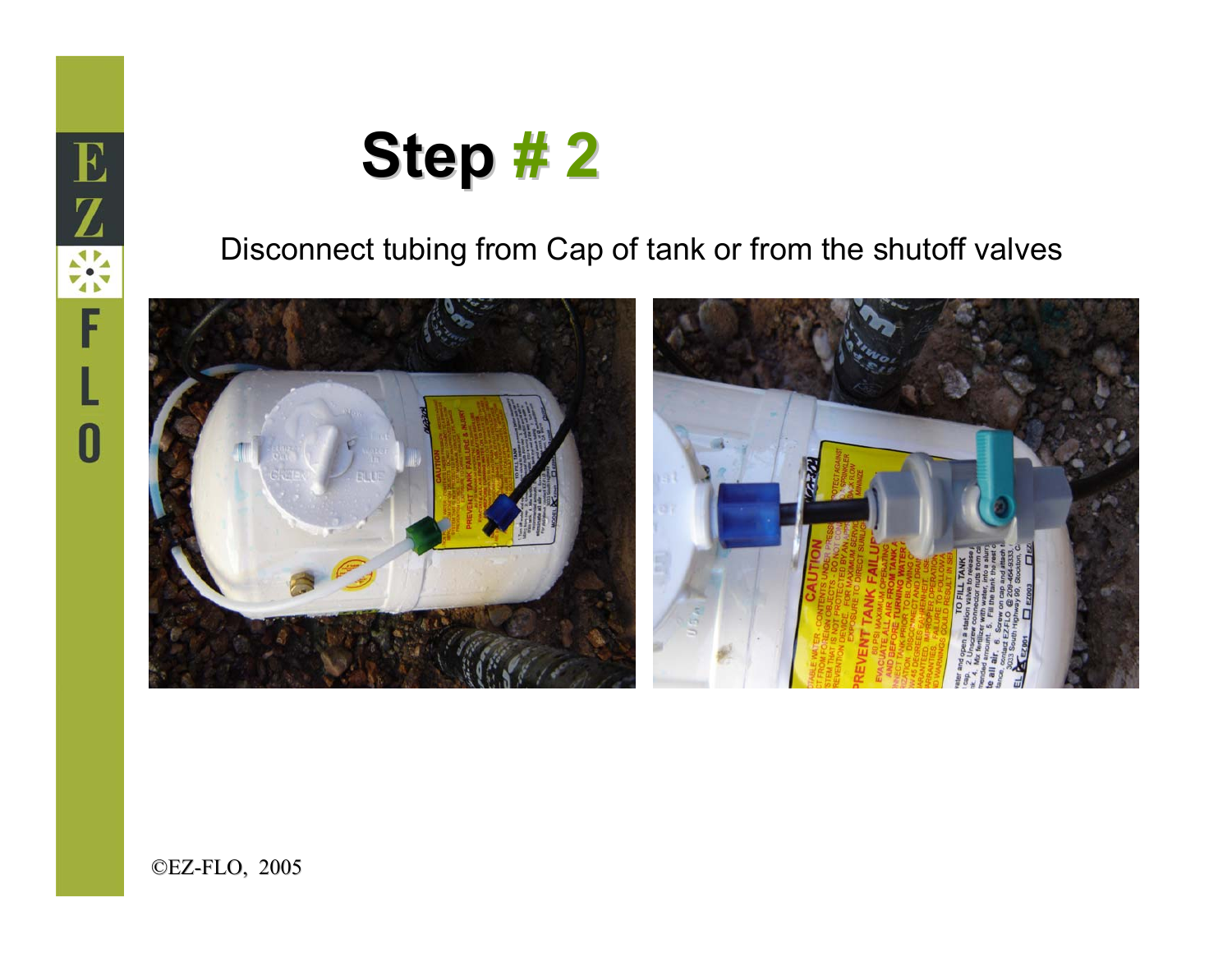#### **Step # 3- Option 1**

Loop black and clear tubing together with provided **Bypass Fitting**



A by-pass fitting ships with every EZ-FLO system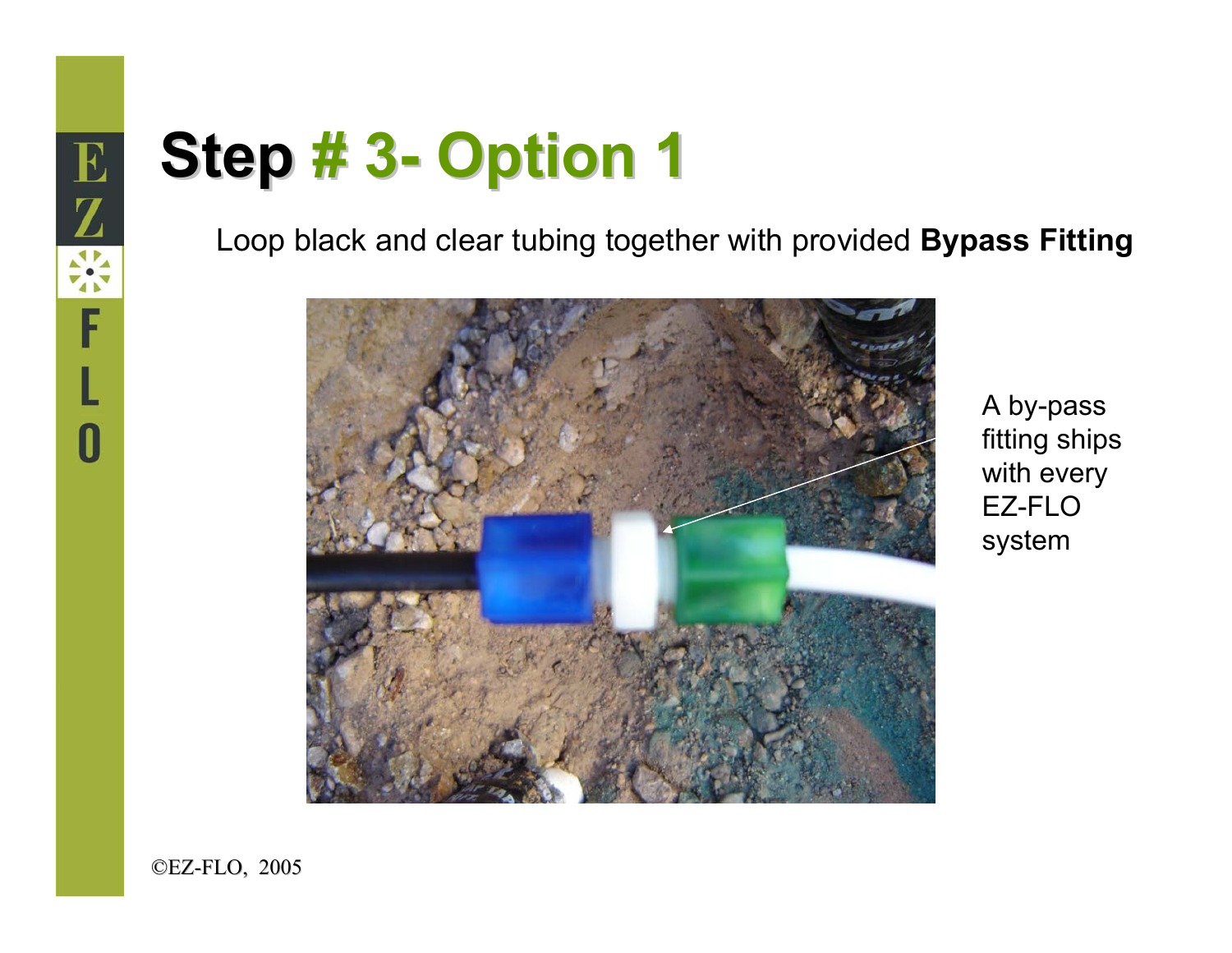## **Step # 3- Option 2**



If you do not want to use the by-pass fitting, you can simply reroute the tubing through one shutoff valve.

Make sure to leave the SOV open to clear water in the tubing!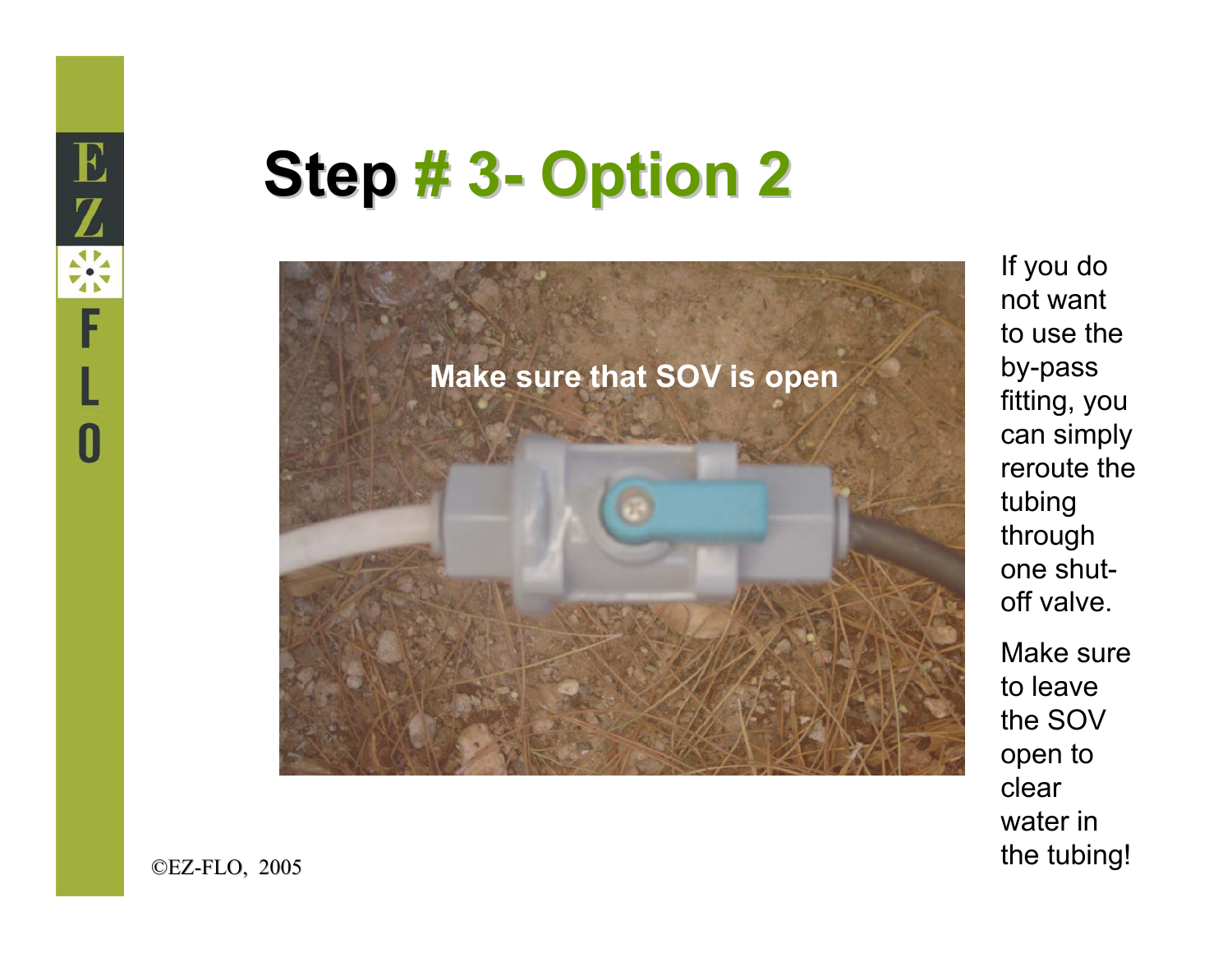

#### place the System in garage for Winter.



**Or**

You can place the empty Tank in the valve boxuntil next Spring with the Cap off

The important point is-**Don't leave water or fertilizer mix in the tank to freeze.**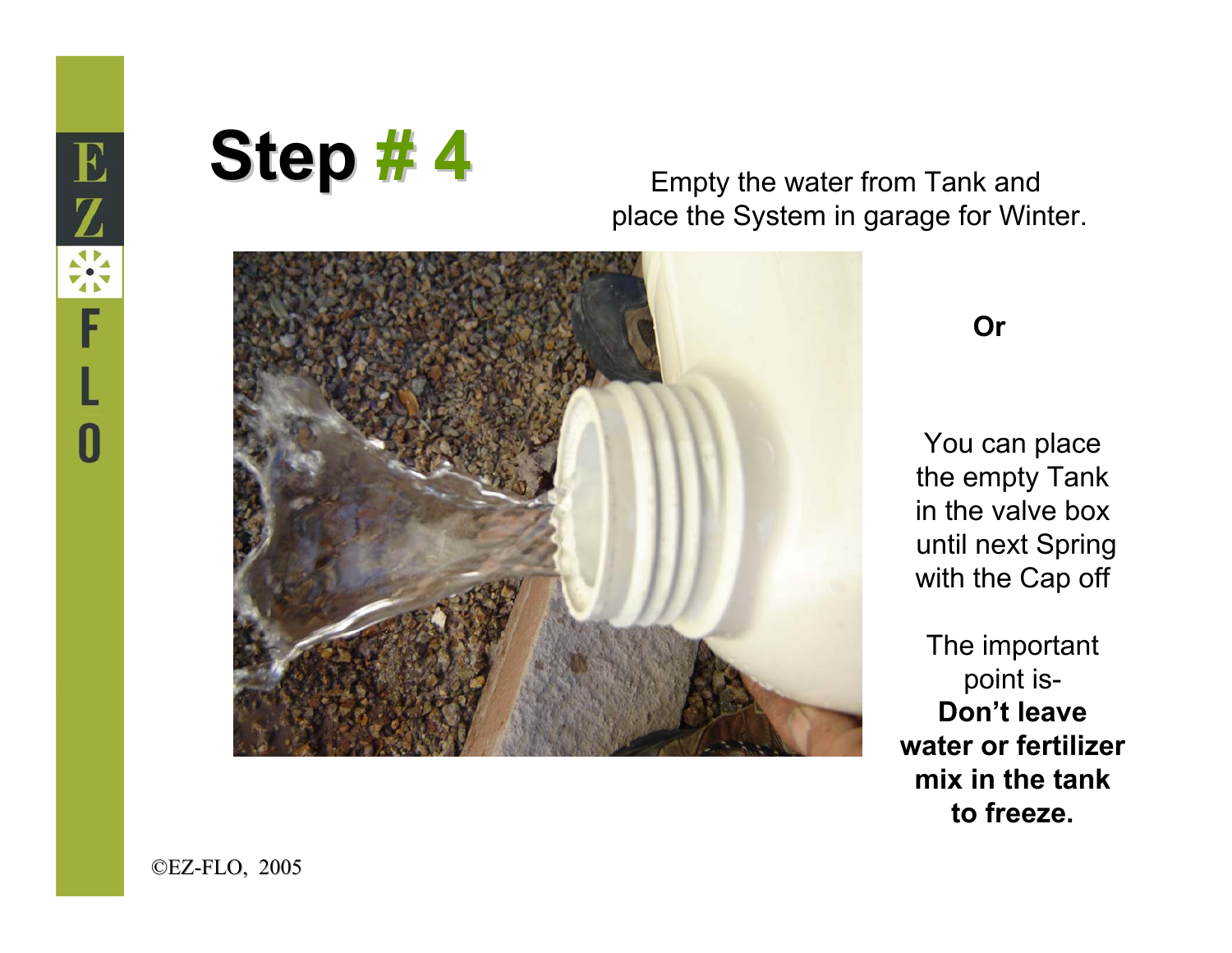



## at the Backflow Preventer